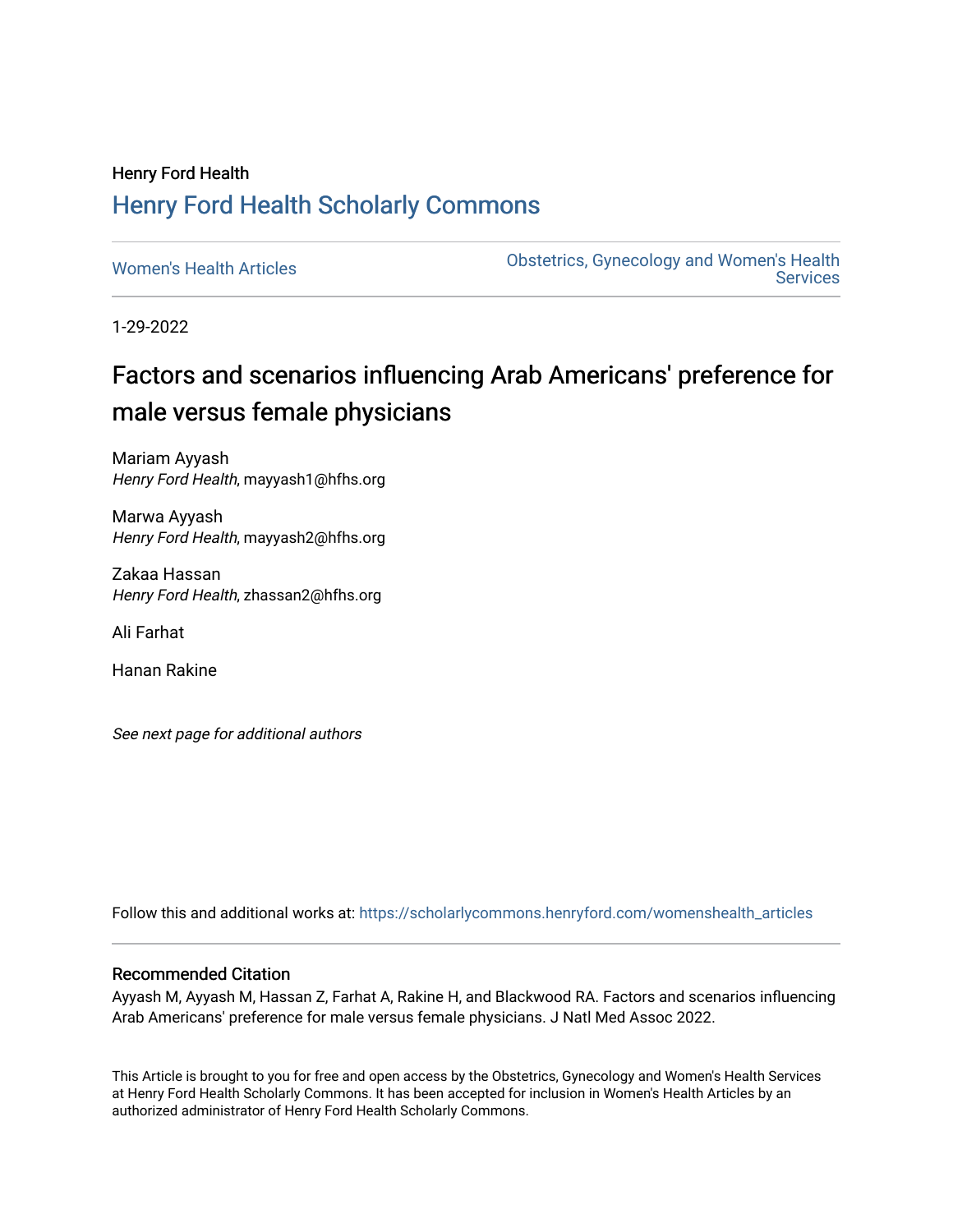#### Authors

Mariam Ayyash, Marwa Ayyash, Zakaa Hassan, Ali Farhat, Hanan Rakine, and R. Alexander Blackwood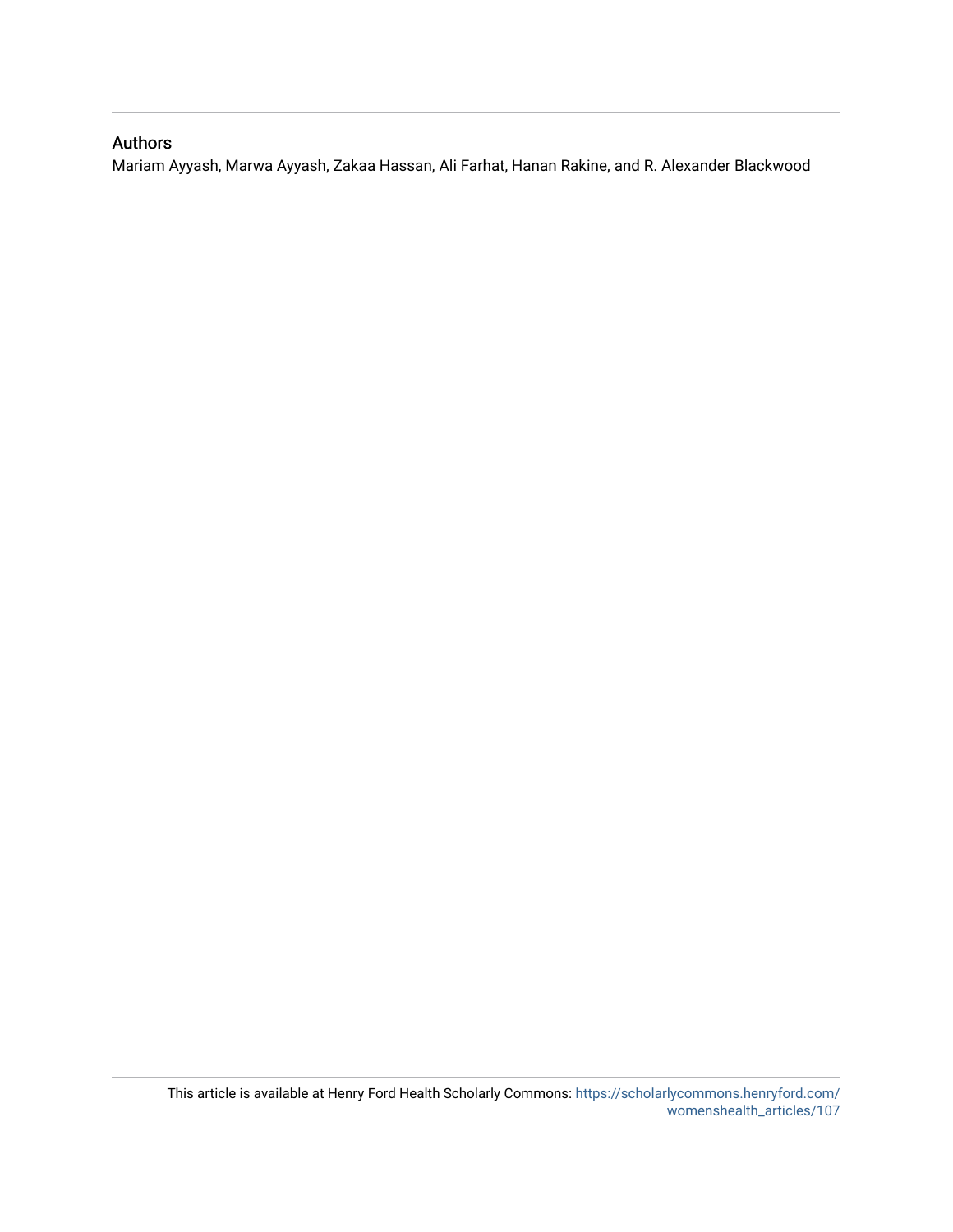# Factors and scenarios influencing Arab Americans' preference for male versus female physicians

Mariam Ayyash, Marwa Ayyash, Zakaa Hassan, Ali Farhat, Hanan Rakine, R. Alexander Blackwood

Funding: This research did not receive any specific grant from funding agencies in the public, commercial, or not-for-profit sectors.

Declaration of Competing Interest: No potential conflict of interest was reported by the authors.

*Abstract:* As the Arab American community sees an increase in female physicians, knowledge of patients' perceptions is necessary to foster the physician-patient relationship. The objective of this study was to better understand physician gender preference among Arab Americans when given a range of selected medical scenarios. An anonymous survey was distributed electronically through social media. The survey elicited gender preferences of Arab Americans given different scenarios. Data was collected from 325 participants. No physician gender preference was noted for 6 out of 7 scenarios with the exception for sensitive medical issues. Same-sex gender preference was noted in the cases of sensitive medical issues, routine medical visits, medical emergencies, and minor medical procedures. Predominant visitations to male physicians across specialties was found. The current study shows that although most Arab Americans expressed no preference for physician gender, the majority currently visit male physicians. The study highlights similarities to other populations in terms of same-sex physician gender preference when it comes to patient choices. Our study shows, however, that physicians' experience and empathy were leading criteria as opposed to gender or Arab identity when it came to physician selection by Arab American patients.

**Keywords:** Physician gender■ Patients preferences■ Arab Americans■ Social medicine

**Author affiliations:** Mariam Ayyash Department of Obstetrics & Gynecology, Henry Ford Health System, Arab American Health Initiative, Detroit, Dearborn, MI, USA; Marwa Ayyash Department of Emergency Medicine, Henry Ford Health System, Arab American Health Initiative, Dearborn, Detroit, MI, USA; Zakaa Hassan Department of Internal Medicine, Henry Ford Health System, Arab American Health Initiative, Detroit, Dearborn, MI, USA; Ali Farhat University of Michigan, Arab American Health Initiative, Dearborn, Ann Arbor, MI, USA; Hanan Rakine Wayne State University, Arab American Health Initiative, Dearborn, Detroit, MI, USA; R. Alexander Blackwood University of Michigan Medical School, Office for Health Equity and Inclusion, Department of Pediatrics and Communicable Diseases, Arab American Health Initiative, Dearborn, Ann Arbor, MI, USA

Corresponding author at: 2799W Grand Blvd, Detroit, MI 48202. email: [mayyash1@hfhs.org](mailto:mayyash1@hfhs.org)

© 2022 National Medical Association. Published by Elsevier Inc. All rights reserved. <https://doi.org/10.1016/j.jnma.2021.12.018>

#### **INTRODUCTION**

 $\prod_{\text{iden}}$ n the United States, the number of women physicians has increased nine-fold from 35,636 women in 1975 to 333,294 in  $2013<sup>1</sup>$ . In 2015, almost half of all residents and fellows in the US were females and nearly a third of active U.S. licensed physicians were female<sup>[2,](#page-8-0) 3</sup>. Although the gender distribution of physicians has become increasingly equitable, literature studies continue to report high rates of gender discrimination targeting fe-

male physicians<sup>4</sup>. Patients' medical visits experiences vary based on the gender of the physicians and patients' preexisting preferences<sup>5</sup>. Despite more studies showing that female physicians use a patient-centered approach and spend more time with patients, they are still evaluated as less favorable than their male colleagues<sup>6,7</sup>. With the emergence of more women in medicine, the concept of gender preference of physicians among patients has been a topic of great interest. Some research has been conducted on how characteristics and stereotypes of each gender affect the preference of patients. Others focused on how cultural expectation or other factors of gender roles affect the preference. Some studies have shown that characteristics like humaneness and comprehensiveness were top priorities when looking for a physician, while technical competence was lower in priority, regardless of gender<sup>8</sup>. There is also evidence that patients hold different expectations for male and female physicians and that same-sex physicianpatient interactions may have more effective communication and stronger connections than opposite-sex interactions<sup>9</sup>. This idea is important to explore as some studies show that the preference of one gender over another can delay necessary procedures and represent a barrier for screening. For instance, one study showed that women prefer women physicians when it comes to performing endoscopic procedures and preventative screening for colon cancer and this preference is strong enough to delay the procedure $10$ .

Despite historical gender bias against female physicians, although some literature looked at the role of gender preference in Muslim communities, there is no existing literature that has investigated patients' physician gender preference within the Arab American community $11,12,13$ . It is often assumed that due to religious and cultural stereotypes that Arabs often embrace a patriarchal view of medicine. As the Arab American community sees an increase in female physicians, knowledge of patients' perceptions is necessary to foster the physician-patient relationship. The unique Arab American patient-physician relationship and its impact on patient physician gender preference is one that has not been yet explored. We do not

JOURNAL OF THE NATIONAL MEDICAL ASSOCIATION

Downloaded for Anonymous User (n/a) at Henry Ford Hospital / Henry Ford Health System (CS North America) from ClinicalKey.com by Elsevier on February 16, 2022. For personal use only. No other uses without permission. Copyright ©2022. Elsevier Inc. All rights reserved.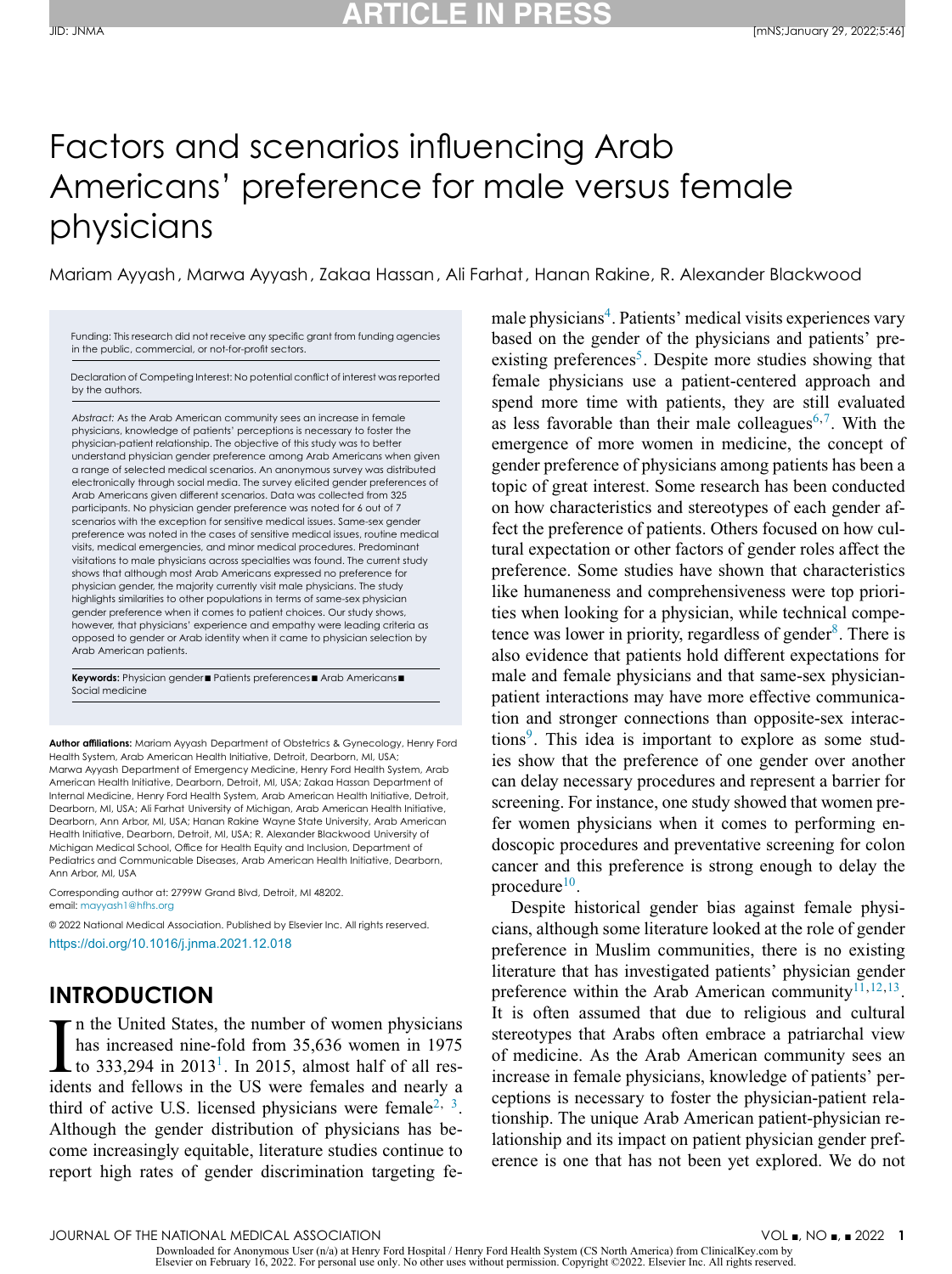**ARTICLE IN PRESS** JID: JNMA [mNS;January 29, 2022;5:46]

FACTORS AND SCENARIOS INFLUENCING ARAB AMERICANS' PREFERENCE FOR MALE VERSUS FEMALE PHYSICIANS

know how such factors affect physician gender preference. The aim of this study is to identify Arab American patients' physician gender preference when given a range of selected medical scenarios and specialties, and to identify patient demographics associated with these preferences.

#### **METHODS**

This cross-sectional study was determined to be exempt from Institutional Review Board (IRB) review at the University of Michigan in accordance with federal regulations. An anonymous online survey was conducted to better understand the physician gender preferences of Arab Americans given six different scenarios: routine visit, emergency visit, sensitive medical visit, minor surgical/procedural visit, major surgical/procedural visit, bad news delivery, and pediatric visit. The survey was adapted from an existing survey that assessed patient preferences for physician genders in the emergency room $^{14}$ . The survey consists of 18 questions and required approximately 5–10 min to complete. The survey link was available in both English & Arabic languages and online consent was obtained from all participants. Subjects were recruited through online Arab American social media groups. Responses were collected between February and August 2017. Non-Arab Americans as well as Arab Americans under the age of 18 were excluded. No monetary compensation was offered for participation. Data analysis was performed using SAS 9.4. Univariate analysis of data included percentages. Categorical variables and data were analyzed using the chi-squared test and likelihood ratio chi-square as appropriate.

#### **RESULTS**

A total of 325 Arab American, age 18 and above, participated in the study between February 2017 and August 2017. Characteristics of study participants are summarized in [Table](#page-4-0) 1. Participants included 233 females and 92 males. 66% of the participants identified Lebanon as their country of origin followed by 10% identifying Yemen and 9% identifying Iraq. The average age for study participants was 28.6 years old  $(SD +1/-10.2)$  with 51% of participants falling in the 18–25 age group, 31% falling in the 26–35 age group and 18% in the over 35 age group. 90% of participants identified as Muslims. Regarding highest level of education, 61% of participants have completed college and post-college degrees. Lastly, the average number of years lived in the United States was 21.5 years  $(SD +$ /-9.2). 14% of participants reported living in the USA for 10 years or less, 37% reported 11–20 years, 33% reported 21–30 years and 16% reported living in the USA for over 30 years.

Physician gender preference was assessed for all participants based on 7 different clinical scenarios as highlighted in [Table](#page-5-0) 2. Over 74% of participants had no preference for the gender of their physician when it came to medical emergencies, a minor medical procedure, a major medical procedure, receiving bad news or pediatrician preference. Of those who made a preference for these 5 scenarios, the preference was between 2 to 10% higher for females except in the case of a major medical procedure where 20% of participants preferred the male physician as compared to 5% preference for the female physician. Otherwise, in the remaining 2 clinical scenarios: For sensitive medical issues 19% preferred a male physician, 61% preferred a female physician and 20% had no preference. For routine / non-emergency medical visits, 13% preferred a male physician, 33% preferred a female physician and 55% had no preference.

[Fig.](#page-5-0) 1 highlights physician gender preference for the 7 clinical scenarios, described in [Table](#page-5-0) 2, by participant gender. Statistically significant differences between gender preference distribution were noted in the cases of routine medical visits, medical emergencies, sensitive medical issues, and choice of pediatrician. Regarding the first three, males had a stronger preference for male physicians and females had a stronger preference for female physicians. Note that regarding sensitive medical issues, 82% of females preferred a female provider compared to 55% of males preferring a male provider. Regarding the choice of pediatrician, both males and females reported a higher preference for a female pediatrician with 27% and 15% female preference as compared to 7% and 8% respectively. No significant differences were noted for physician preference between male and female participants for a minor medical procedure, a major medical procedure or receiving bad news. Both males and females reported a higher preference for a male physician for a major medical procedure with 26% and 18% male preference as compared to 2% and 6% respectively. Analysis by age was also conducted to further understand physician gender preference in this community. Physician preference for participants under or equal to 25 years old was compared to those over 25 years old. Physician preference in only 2 of the 7 scenarios was noted to be different by age  $(p<0.05)$ . The first is regarding physician choice for a major medical procedure where 14% of those under or equal to 25 years old reported a male preference. This number went up to 27% in those over the age of 25. The second scenario is regarding the choice of pediatrician. 23% of those under or equal to 25 reported a preference for a female pediatrician as compared to 5% preferring a male pediatrician. The

Downloaded for Anonymous User (n/a) at Henry Ford Hospital / Henry Ford Health System (CS North America) from ClinicalKey.com by<br>Elsevier on February 16, 2022. For personal use only. No other uses without permission. Copyr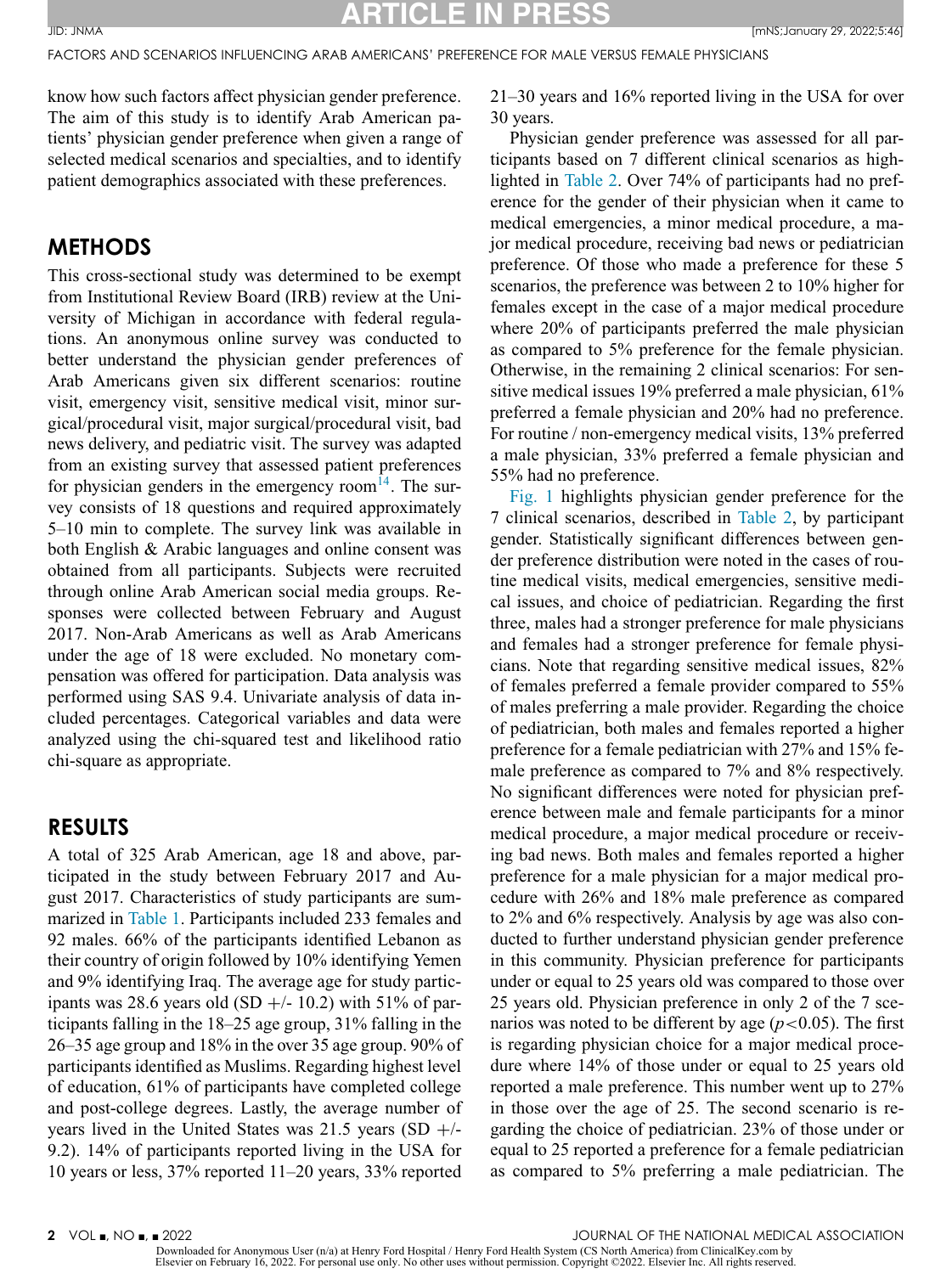#### FACTORS AND SCENARIOS INFLUENCING ARAB AMERICANS' PREFERENCE FOR MALE VERSUS FEMALE PHYSICIANS

<span id="page-4-0"></span>**Table 1. Characteristics of Participants.** Demographics distribution for gender, country of origin, age, religion, education, and number of years in the United States for Arab Americans who participated in the study between February 2017 and August 2017. All values represent the total number of participants for the respective characteristic with the percentage among all participants between parentheses.

|                                         |                                                | Participants ( $n = 325$ ) |
|-----------------------------------------|------------------------------------------------|----------------------------|
| Gender                                  | Male                                           | 92 (28.3)                  |
|                                         | Female                                         | 233 (71.7)                 |
| Country of Origin                       | Lebanon                                        | 213 (65.5)                 |
|                                         | Iraq                                           | 30(9.2)                    |
|                                         | Yemen                                          | 31(9.5)                    |
|                                         | Palestine                                      | 21(6.5)                    |
|                                         | Syria                                          | 13(4.0)                    |
|                                         | Other                                          | 17(5.2)                    |
| Age                                     | $18 - 25$                                      | 167(51.4)                  |
|                                         | $26 - 35$                                      | 99 (30.5)                  |
|                                         | $36 - 45$                                      | 34 (10.5)                  |
|                                         | 46 and over                                    | 25(7.7)                    |
| Religion                                | Muslim                                         | 293 (90.2)                 |
|                                         | Christian                                      | 22(6.8)                    |
|                                         | Atheism                                        | 4(1.2)                     |
|                                         | Other                                          | 6(1.9)                     |
| Education                               | Less Than & Equal to High School               | 85 (26.2)                  |
|                                         | More than High School But no college<br>degree | 41 (12.6)                  |
|                                         | College graduate                               | 125 (38.5)                 |
|                                         | Post-College Degree (Masters/PhD)              | 74 (22.8)                  |
| Number of Years in the United<br>States | Less than & equal to 10 years                  | 44 (13.5)                  |
|                                         | $11-20$ years                                  | 121 (37.2)                 |
|                                         | $21-30$ years                                  | 107 (32.9)                 |
|                                         | Over 30 years                                  | 53 (16.3)                  |

differences became negligible in those over 25 years old with 13% preferring a female and 11% preferring a male pediatrician.

Participants were also asked about their opinions on the most important characteristic for a choice of a physician. Results for this question are highlighted in [Table](#page-6-0) 3. 66% chose age or years of experience as the single most important characteristic for choice of physician. This was followed by medical school or residency training at 11%, followed by personality and competence at 6% each. Note that only 2% of participants reported the importance of having an Arab race or ethnicity for a choice of a physician.

Lastly, [Table](#page-7-0) 4 highlights the gender distribution for visited physicians by 15 specialties in all participants. For 12 out of the 15 specialties, between 47 and 89% of participants indicated "Not applicable" to the addressed specialty. Participants were asked to select "Not applicable" if they have not seen a physician of the respective specialty. For the remaining 3 out of the 15 categories, 2%, 14% and 24% reported "Not applicable" for family/primary care physician, pediatrician, and emergency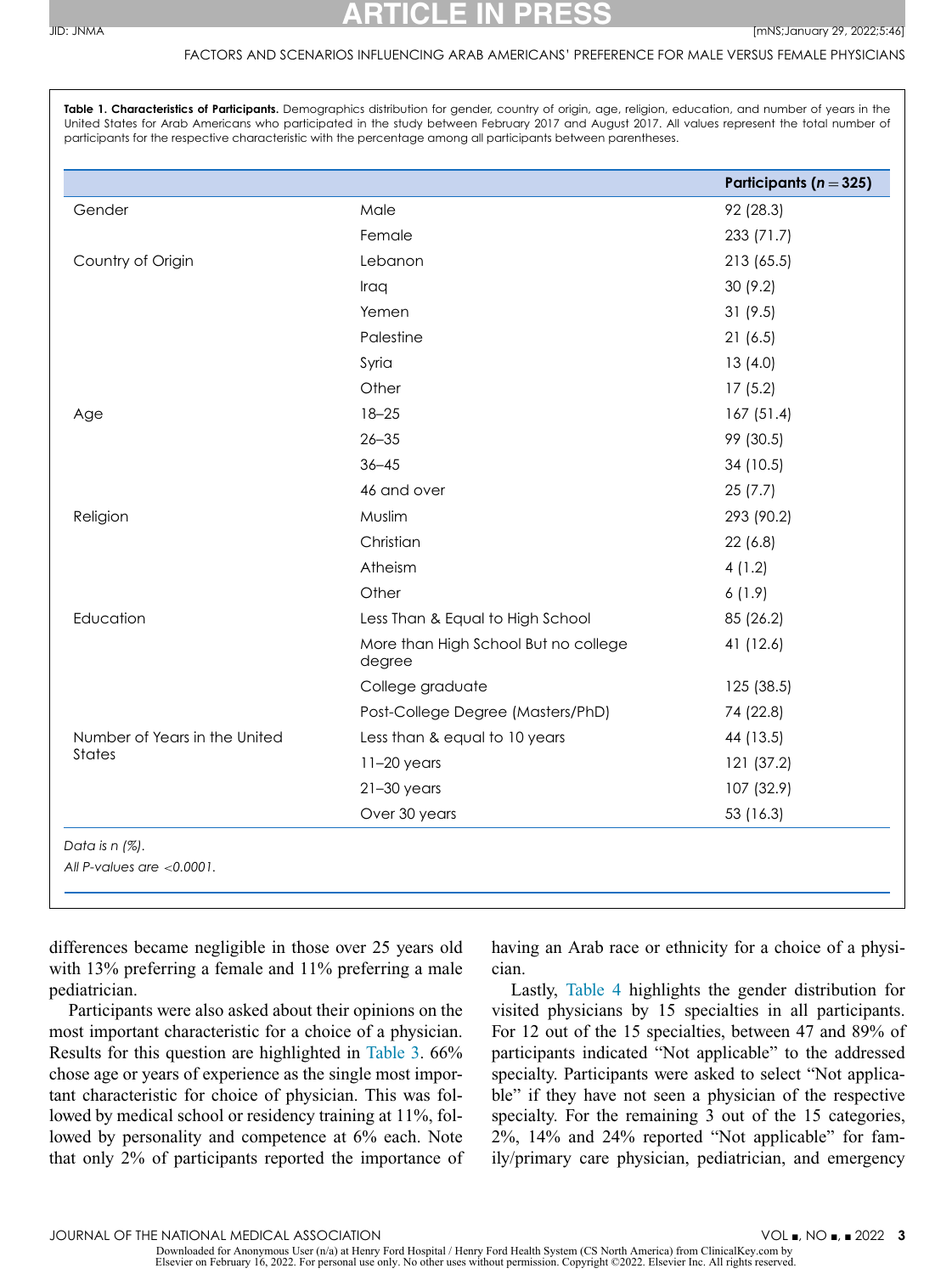#### <span id="page-5-0"></span>FACTORS AND SCENARIOS INFLUENCING ARAB AMERICANS' PREFERENCE FOR MALE VERSUS FEMALE PHYSICIANS

**Table 2. Gender Preference Based on Scenarios.** Gender preference distribution for study participants when it comes to scenarios addressing various medical specialties as routine medical visits, medical emergencies, sensitive medical issues, minor and major medical procedures, receiving bad news, or children's doctor. All values represent the total number of participants selecting the specific gender or no gender preference per scenario with the percentage among all participants between parentheses.

|                                                                                                                                 |           |            | No         |
|---------------------------------------------------------------------------------------------------------------------------------|-----------|------------|------------|
| <b>What Gender Do You Prefer For:</b>                                                                                           | Male      | Female     | Preference |
| Routine/non-emergency medical visits                                                                                            | 41 (12.6) | 107 (32.9) | 177 (54.5) |
| Medical Emergencies                                                                                                             | 33(10.2)  | 46 (14.2)  | 246 (75.7) |
| "Sensitive" medical issues (genital problem, OB/GYN problem<br>or sexual problem)                                               | 60 (18.5) | 199 (61.2) | 66 (20.3)  |
| A minor medical procedure (draining an abscess or stitches)                                                                     | 26(8.0)   | 32(9.9)    | 267 (82.2) |
| A major medical procedure (open heart surgery or removing a<br>brain tumor)                                                     | 66 (20.3) | 15(4.6)    | 244 (75.1) |
| Receiving "bad news" (diagnosis of a life-threatening illness or<br>notification about the unexpected death of a family member) | 27(8.3)   | 53 (16.3)  | 245 (75.4) |
| You children's doctor (pediatrician)                                                                                            | 25(7.7)   | 59 (18.2)  | 241 (74.2) |
| Data is $n$ (%).                                                                                                                |           |            |            |
| All P-values are $< 0.0001$ .                                                                                                   |           |            |            |
|                                                                                                                                 |           |            |            |

**Fig. 1. Physician Gender Preference Based on Scenarios Distributed by Gender.** Gender preference distribution for study participants by study participants' gender when it comes to scenarios addressing various medical specialties as

<sup>∗</sup> *p* <0.05.



Downloaded for Anonymous User (n/a) at Henry Ford Hospital / Henry Ford Health System (CS North America) from ClinicalKey.com by<br>Elsevier on February 16, 2022. For personal use only. No other uses without permission. Copyr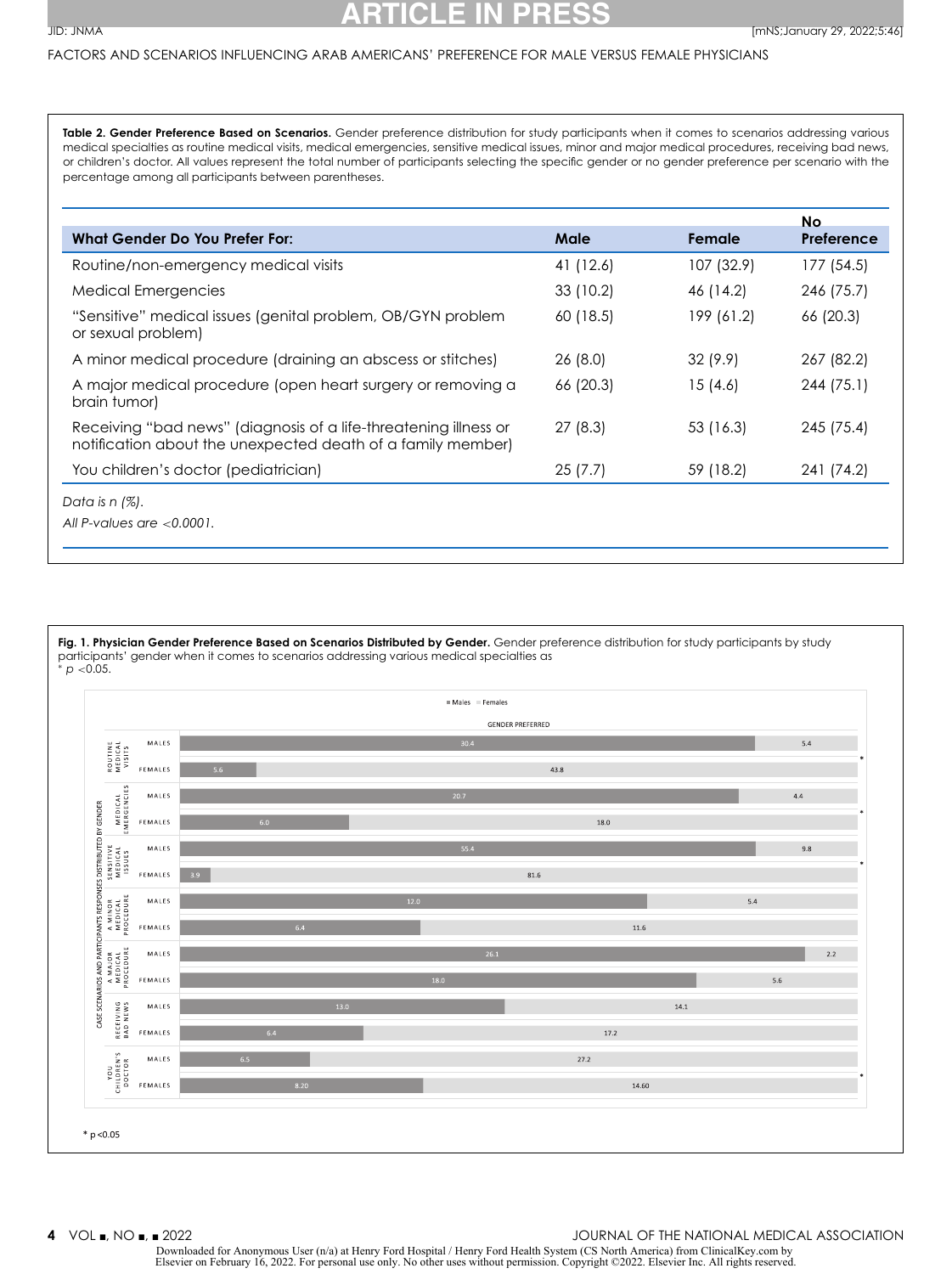#### FACTORS AND SCENARIOS INFLUENCING ARAB AMERICANS' PREFERENCE FOR MALE VERSUS FEMALE PHYSICIANS

<span id="page-6-0"></span>**Table 3.** Percentages for Most Important Physician Characteristics. Physician characteristics that study participants viewed as important ordered from most important to least important. Values represent the total number of participants selecting the specific physician characteristic with the percentage among all participants between parentheses.

| Which physician characteristic is most important to you? | $n(\%)$    |  |
|----------------------------------------------------------|------------|--|
| Age / Years of Experience                                | 214 (65.9) |  |
| Medical School/Residency Training                        | 37(11.4)   |  |
| Personality / Empathy                                    | 18(5.5)    |  |
| Competence / Knowledge                                   | 18(5.5)    |  |
| Location                                                 | 14 (4.3)   |  |
| Gender                                                   | 11(3.4)    |  |
| <b>Others</b>                                            | 7(2.2)     |  |
| Arab Race / Ethnicity                                    | 6(1.9)     |  |
| Data is $n$ (%)                                          |            |  |

medicine physician respectively. Regarding gender preference among specialties, statistically significant differences between genders visited was found in all specialties except for psychiatry, oncology, and urology. Aside from those 3, there was a predominant visitation to male physicians across specialties with gap ranging between around 20 to 60% when compared to female physicians visited for each respective specialty. The one exception to this was for obstetrics and gynecology where 58% have visited a female Ob/Gyn physicians when compared to 17% who visited a male Ob/Gyn. Note however, in terms of the 12 statistically significant specialties visited, between 15 and 27% of participants reported having visited both genders. For emergency medicine though, the percentage of participants reporting visiting both genders was up to 54%. When participant gender was taken into consideration, only visits for family / primary care physicians was statistically different by gender. 41% of female participants had visited a male primary care physician when compared to 33% for female primary care physicians reflecting less than a 10% gender gap. In contrast, 66% of males had visited a male primary care physician when compared to only 17% who visited a female primary care physician, reflecting an almost 50% gender gap.

#### **DISCUSSION**

Our findings show that overall, predominantly, there was no preference (74–82%) for physician gender in cases of medical emergencies, minor medical procedures, major medical procedures, receiving bad news or pediatrician of choice. These findings are relatively in line with the original study that was conducted in the ED in which we

adopted our survey<sup>14</sup>. From another standpoint, our study shows that there was a significant preference for physicians of the same sex when participants were stratified by their gender. Same-sex gender preference was highly noted in the case of sensitive medical issues where 82% of females preferred a female provider while 55% of males preferred a male provider. Scenarios in which same-sex preference was also noted included routine medical visits, medical emergencies, and minor medical procedures. These similarities were also found in the ED study when noting the preferences, as the ED study shows that a preference was found in cases with 'sensitive' or 'bad news' deliveries where patients tended to prefer same-sex physicians for communication style and a feeling of comfort. It is worth noting that, for major medical procedures, there was a prominent preference for male providers by both male and female participants, yet there was a prominent preference for female providers by both male and female participants when it came to choosing a pediatrician. These are not surprising observations and once more demonstrate the community's lower confidence in women when it comes to procedural and traditionally male-dominated 'tougher' specialties such as surgery in contrast to the 'softer' specialties, such as pediatrics, being dominated by females.

The findings of this study, focused on Arab Americans, do not stray far from what is encountered by communities across the world. For instance, a study performed in the Netherlands has shown that a minority of patients prefer a care provider of a particular gender<sup>15</sup>, as the study noted no sex preferences for the more 'instrumental' health professions such as surgery and anesthesia. Additionally, the study showed gender preferences to be stronger in partic-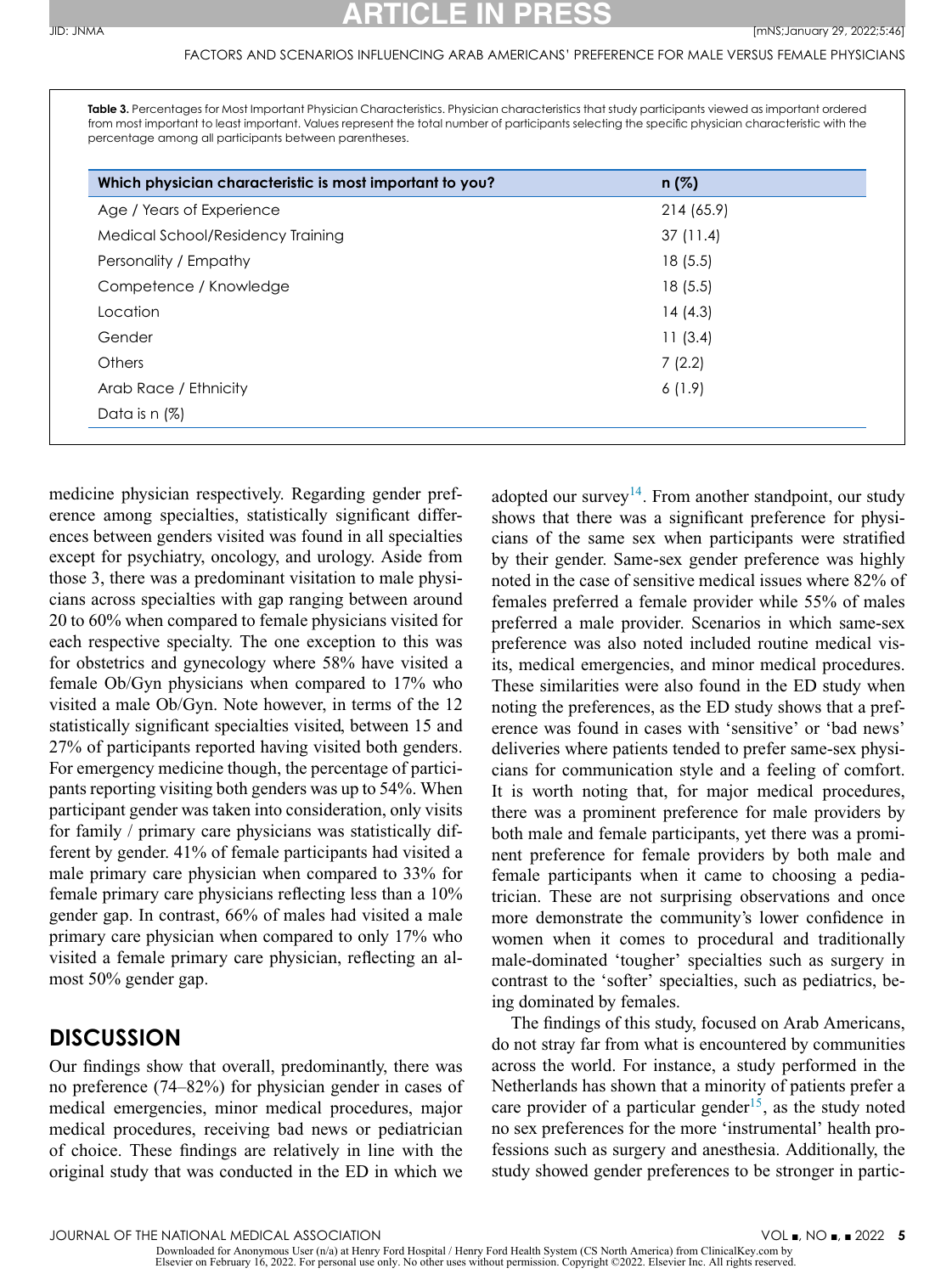#### <span id="page-7-0"></span>FACTORS AND SCENARIOS INFLUENCING ARAB AMERICANS' PREFERENCE FOR MALE VERSUS FEMALE PHYSICIANS

**Table 4.** Physician Gender Visited By Specialty. Physician visits for study participants distributed by the gender of the physician per medical specialty. All values represent the total number of participants selecting the specific gender or both genders per specialty with the percentage among all participants between parentheses.

| Please indicate the gender of the physician you            | Male       | Female    | <b>Both</b> |          |
|------------------------------------------------------------|------------|-----------|-------------|----------|
| have visited based on specialty: *                         |            |           |             | p        |
| Family physician/Primary care physician                    | 153 (47.8) | 92 (28.7) | 75 (23.4)   | < 0.0001 |
| Pediatrician                                               | 130 (46.3) | 79 (28.1) | 72 (25.6)   | < 0.0001 |
| Emergency medicine physician                               | 81 (32.8)  | 32 (13.0) | 134 (54.3)  | < 0.0001 |
| Surgeon                                                    | 105(65.6)  | 12(7.5)   | 43 (26.9)   | < 0.0001 |
| Cardiologist                                               | 53 (69.7)  | 8(10.5)   | 15(19.7)    | < 0.0001 |
| Pulmonologist                                              | 34 (64.2)  | 7(13.2)   | 12(22.6)    | < 0.0001 |
| Nephrologist                                               | 29(61.7)   | 6(12.8)   | 12(25.5)    | 0.0001   |
| Gastroenterologist                                         | 55 (64.0)  | 11(12.8)  | 20(23.3)    | < 0.0001 |
| Endocrinologist                                            | 37(43.0)   | 33(38.4)  | 16(18.6)    | 0.0131   |
| Otolaryngologist                                           | 82 (72.6)  | 14(12.4)  | 17(15.0)    | < 0.0001 |
| Neurologist                                                | 36(54.6)   | 12(18.2)  | 18 (27.3)   | 0.0008   |
| Psychiatrist                                               | 24 (33.3)  | 26(36.1)  | 22(30.6)    | 0.8465   |
| Oncologist (Cancer doctor)                                 | 14(37.8)   | 9(24.3)   | 14(37.8)    | 0.5088   |
| Ob/Gyn (Women's reproductive health and<br>breasts doctor) | 29 (16.7)  | 101(58.1) | 44 (25.3)   | < 0.0001 |
| Urologist (Urinary tract doctor)                           | 31(43.7)   | 21(29.6)  | 19 (26.8)   | 0.1744   |

ular scenarios such as in intimate and psychosocial health problems, discussions with gynecologists or general practitioners. Our results are similar to this study, as our data also indicates a strong preference for female physicians in Ob/Gyn fields. Within the referenced study, those who preferred female health professionals indicated that they generally felt greater ease in talking to and being examined by females than males. Contrarily, those with preference for male health professionals used the same reasons in favor of males. It is worth noting that although not all Arab Americans are Muslims, 90% of our participants identified as Muslims. Given that most of our participants were females as well, considerations for female Muslim patients can sometime bias physician gender preferences for modesty and religious reasons. Multiple studies on Islam and physician gender preferences show that Muslim women, regardless of Arab identities, have preference for female healthcare providers<sup>16</sup>. At many times, Muslim females are willing to access healthcare providers only if certain services are provided by a female health care provider such as for therapeutic touch as part of treatment where it is religiously more ideal for it to involve same gender physician,

especially if the same gender physician is available in society<sup>16</sup>.

When comparing the preference of youth (18–25 years old) to the adults (over the age of 25) in our findings, we found mostly no particular physician gender preference by age group. Significant results were only found in the cases of major medical procedures and pediatrics. Specifically, in terms of major medical procedures, the percentage of those who selected males as their physician gender preference nearly doubled in the adults group (from 14% to 27%). Additionally, although there was a stronger preference for a female pediatrician of choice in the youth group (5% males, 23% females), this difference in pediatrician gender preference evened out for the adult age group (11% males, 13% females). It is important to point though that 65% of participants in the youth group were females compared to 79% of females in the adult group which reassures our outcomes of specific strong gender preferences.

Our results show us that Arab Americans choice of the most important physician characteristic is very little dependent on gender (3%) or Arab race (2%) and mostly dependent on age or years of experience (66%) and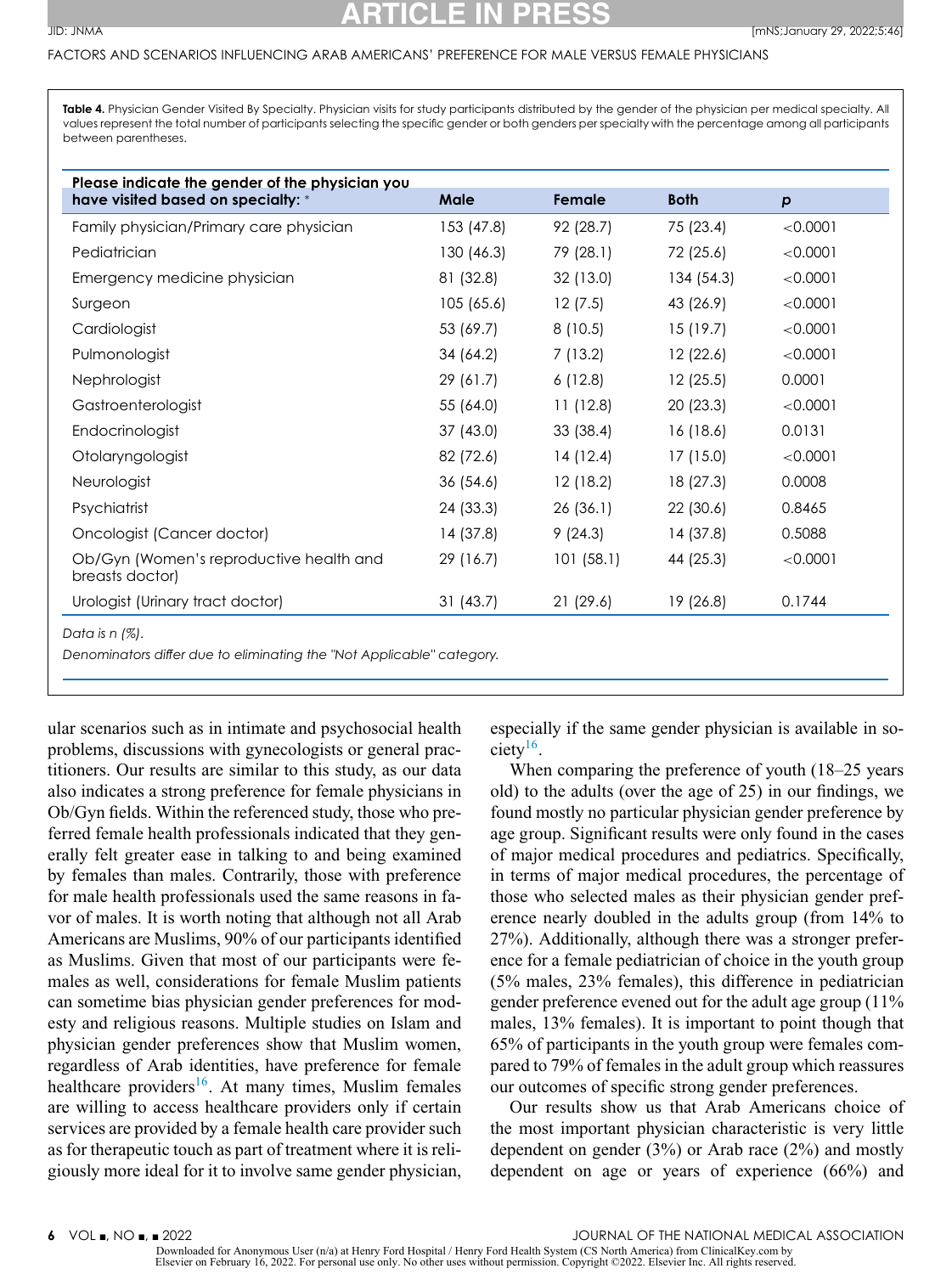## **ATICLE IN PR**

<span id="page-8-0"></span>medical training facility (11%). Although there were some participants who selected this, the trend was not necessarily observed when we evaluated the gender of physician visited by all participants by medical specialties. Male physicians were predominantly visited by study participants in the following specialties: family or primary care, pediatrics, emergency medicine, surgery, cardiology, pulmonology, nephrology, endocrinology, gastroenterology, otolaryngology, and neurology. Female physicians, on the other hand, were mainly visited for the obstetrics and gynecology specialty. Otherwise, there were no differences in gender visits for psychiatrists, oncologists, or urologists. This once again shows that despite the lack of preference of physician gender by Arab Americans, when given the choice, they yet would visit male providers. It is unclear whether the reason for this is simply availability and the fact that there are more male providers than female providers in most specialties. A future direction could include further exploring such gender ratios to better understand physician gender selection.

Some strengths of this study include stratifying responses by gender which allowed us to further dissect the gender preferences within the Arab American community. Additionally, given that not all participants have a strong medical terminology background, a strength of this study was explaining what each physician specialties entails rather than listing the name of the specialty. For instance, we believe it was necessary to list explanations such as 'heart doctor' next to 'cardiologist' or 'lung doctor' next to 'pulmonologist' or 'ear, nose and throat doctor' next to 'otolaryngologist' among others. Additionally, it was important that we provided the survey in the Arabic language to increase the participation within the community. Although we received no Arabic responses, all those who filled out the survey were Arab Americans who spoke fluent English. Also, the large number of participants increased the strength to this study. Another strength was that the questions were adopted based off another study that was conducted regarding physician gender preferences in the Emergency Department. This allowed for further validation of the questions and comparison analysis to past results obtained. One major limitation of this study was that the survey was an online self-assessment survey. Since the study was online and all the participants filled out the English form, we did not get an accurate representation of the Arab American community since there is a large immigrant, first-generation, non-English speaking population. Additionally, our study represented a skewed age distribution towards the younger population. There was also an unequal skewed number of male and female participants, with higher female participants. Both factors, however, were accounted for and adjusted in the

analysis. Lastly, a final limitation was the skewed distribution for countries of origin for study participants where the majority were of Lebanese origin who may respond to the survey questions differently than participants from other Arab countries. Given the large differential in the number of participants per country of origin and the significantly smaller number of participants from other countries, we elected to analyze our data under the umbrella of Arab Americans without additional analysis per country of origin. A future direction could be evaluating how Arabs from various Arabic countries of origin would respond to physician gender preferences or choices.

Overall, it is not surprising to observe no preference for physician gender in the number of scenarios and specialties explored. In the current days of modern medicine, relatively less attention is being paid to the gender or training of a physician and more attention is placed on patients' perception of their physician interaction<sup>17</sup>. This is, however, countered by bias towards visiting a specific gender regardless of the preference noted by patients. With pre-existing patient preference based on gender bias, the doctor-patient relationship is threatened to be suboptimal and less effective and at risk of yielding lower patient satisfaction<sup>18</sup>. As the medical world and the Arab American community see an increase in female physicians, it becomes necessary to educate physicians of all genders on the proper ways of building rapport and fostering a healthy and trustworthy physician-patient relationship. At the end of the day, physicians must be able to effectively communicate information is key to having a successful patientphysician relationship. Based on the RESPECT model, rapport, empathy, support, partnership, explanations, cultural competency, and trust, are widely used for physicians to create a healthy relationship with their patients and to promote awareness of potential cultural biases<sup>19</sup>. Whether gender is a factor or not in a physician consideration, a physician who lacks empathy, kindness, effective communication, and cultural competency will be unlikely chosen by patients for their care.

#### **REFERENCES**

- 1. American Medical [AssociationPhysician](http://refhub.elsevier.com/S0027-9684(21)00239-X/sbref0001) characteristics and distribution in the U.S. *Internet*. 2015.
- 2. Association of American Medical [Colleges2015](http://refhub.elsevier.com/S0027-9684(21)00239-X/sbref0002) Physician Specialty Data Book. *Internet*. 2015.
- 3. [Young](http://refhub.elsevier.com/S0027-9684(21)00239-X/sbref0003) A, [Chaudhry](http://refhub.elsevier.com/S0027-9684(21)00239-X/sbref0003) H, [Pei](http://refhub.elsevier.com/S0027-9684(21)00239-X/sbref0003) X, [Arnhart](http://refhub.elsevier.com/S0027-9684(21)00239-X/sbref0003) K, [Dugan](http://refhub.elsevier.com/S0027-9684(21)00239-X/sbref0003) M, [Snyder](http://refhub.elsevier.com/S0027-9684(21)00239-X/sbref0003) G. Census of actively licensed physicians in the United States, 2010. J Med Regul. [2011;96\(4\):10–20.](http://refhub.elsevier.com/S0027-9684(21)00239-X/sbref0003)
- 4. [Freedman](http://refhub.elsevier.com/S0027-9684(21)00239-X/sbref0004) J. Women in Medicine: are We ["There" Yet?](http://refhub.elsevier.com/S0027-9684(21)00239-X/sbref0004) *Internet*. 2015.